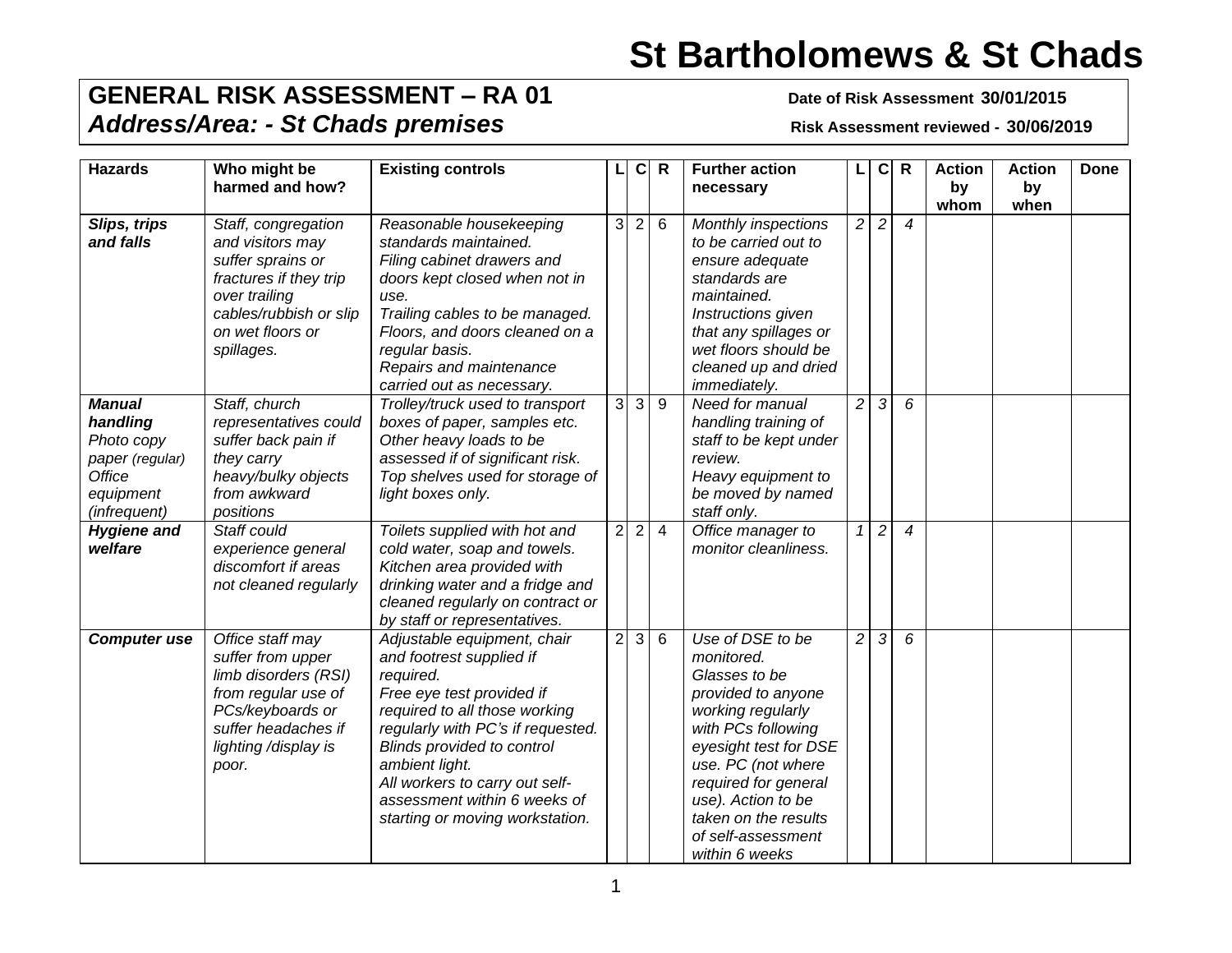| <b>Hazards</b>                             | Who might be                                                                                                                                                                                                                           | <b>Existing controls</b>                                                                                                                                                                         |                | C          | $\mathsf{R}$   | <b>Further action</b>                                                                                                                                                                                                                                                 | L              | $\mathcal{C}$    | $\boldsymbol{R}$ | <b>Action</b> | <b>Action</b> | <b>Done</b> |
|--------------------------------------------|----------------------------------------------------------------------------------------------------------------------------------------------------------------------------------------------------------------------------------------|--------------------------------------------------------------------------------------------------------------------------------------------------------------------------------------------------|----------------|------------|----------------|-----------------------------------------------------------------------------------------------------------------------------------------------------------------------------------------------------------------------------------------------------------------------|----------------|------------------|------------------|---------------|---------------|-------------|
|                                            | harmed and<br>how?                                                                                                                                                                                                                     |                                                                                                                                                                                                  |                |            |                | necessary                                                                                                                                                                                                                                                             |                |                  |                  | by<br>whom    | by<br>when    |             |
| <b>Stress</b>                              | Staff could be<br>affected by excessive<br>pressure at work -<br>from work demands,<br>lack of job control,<br>too little support from<br>colleagues, not<br>knowing their role,<br>poor relationships, or<br>badly managed<br>change. | Stress Policy in place.<br>Work plans and work objectives<br>are discussed and agreed with<br>staff each year.                                                                                   | $\overline{2}$ | 3          | 6              | Meeting held to<br>discuss local causes<br>of stress and<br>develop some<br>practical<br>improvements.<br>Stress action plan<br>aimed at tackling<br>causes of stress<br>agreed with staff.<br>Plan checked<br>regularly to ensure It<br>is being put into<br>effect. | $\overline{c}$ | $\sqrt{3}$       | 6                |               |               |             |
| <b>Electrical</b>                          | Staff could incur<br>electrical shocks or<br>burns if they use<br>faulty electrical<br>equipment.                                                                                                                                      | Sufficient sockets provided.<br>Staff trained to report defective<br>plugs or cable.<br>Photocopiers and computer<br>systems maintained on service<br>contract.<br><b>RCD</b> protected circuits | $\overline{2}$ | 4          | 8              | Visual inspection of<br>electrical equipment<br>to be carried out by<br>Office manager.<br>2 yearly inspection<br>and testing of<br>portable appliances<br>by contract<br>electrician.                                                                                | 1              | $\boldsymbol{4}$ | $\overline{4}$   |               |               |             |
| <b>Environmental</b><br>comfort<br>factors | Staff may feel too<br>hot/cold or suffer<br>other general<br>discomfort.                                                                                                                                                               | Building kept reasonably warm<br>and light, Heating systems in<br>place                                                                                                                          | $\overline{c}$ | $\sqrt{2}$ | $\overline{4}$ | No further action<br>required.                                                                                                                                                                                                                                        |                |                  |                  |               |               |             |
| <b>Bleach and</b><br>strong<br>detergents  | Direct skin contact<br>with could lead to the<br>cleaner getting skin<br>irritation. The vapour<br>may cause eye<br>irritation or breathing<br>difficulties.                                                                           | None                                                                                                                                                                                             | $\overline{2}$ | 4          | 8              | Safer alternative to<br>bleach to be sought.<br>Instructions for use<br>and data sheet<br>available. Users to<br>be made aware of<br>these and what to do<br>in case of splashing<br>or spillage.<br>Protective rubber<br>gloves to be<br>provided.                   | $\mathcal I$   | $\boldsymbol{4}$ | $\overline{4}$   |               |               |             |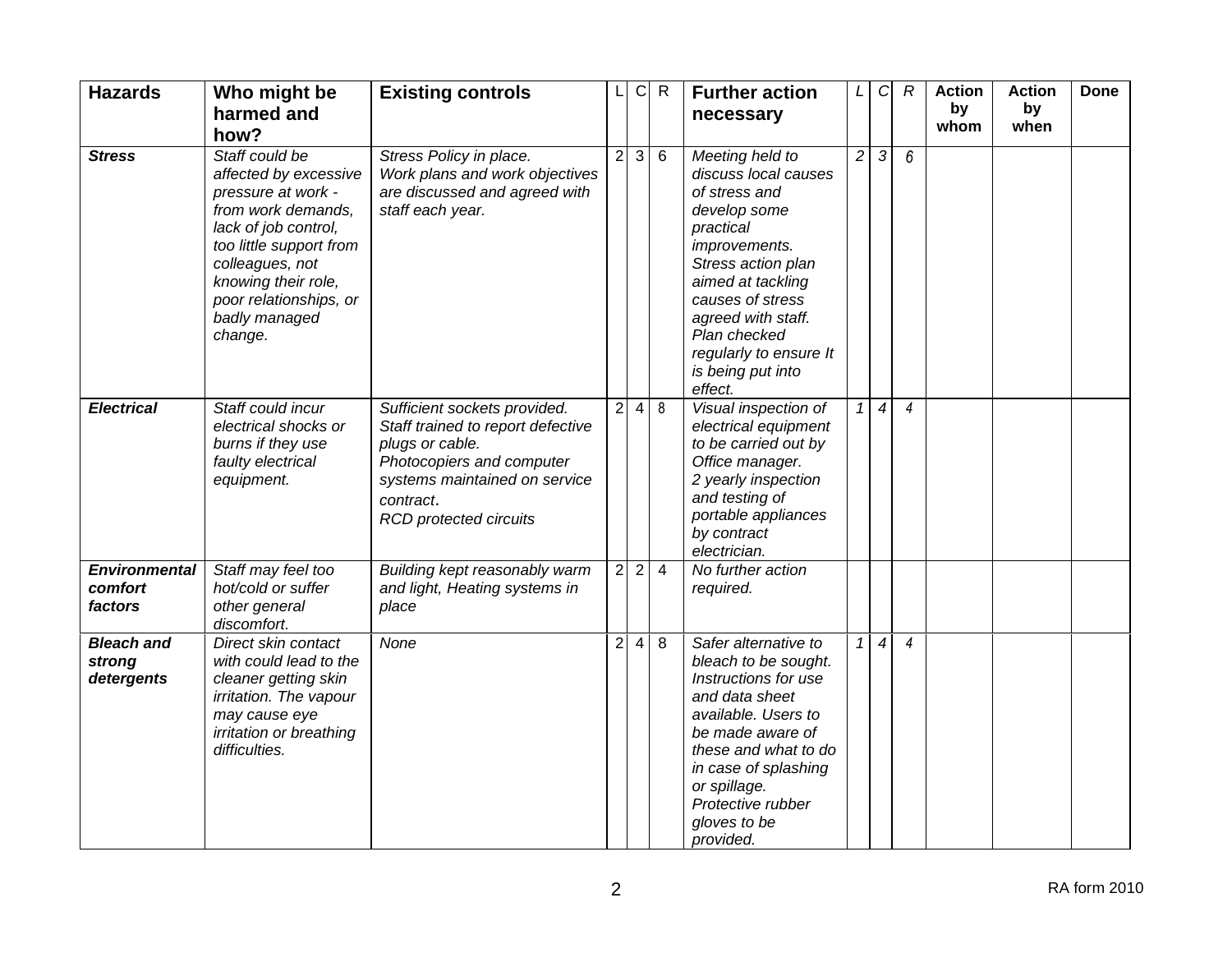| <b>Hazards</b>            | Who might be<br>harmed and<br>how?                                                                   | <b>Existing controls</b>                                                                                                                                                                                                                                                                                                               |                | С | $\mathsf{R}$    | <b>Further action</b><br>necessary                                                                                                                                                                                                                                              | L | $\mathcal{C}$ | $\mathcal{R}$  | <b>Action</b><br>by<br>whom | <b>Action</b><br>by<br>when | <b>Done</b> |
|---------------------------|------------------------------------------------------------------------------------------------------|----------------------------------------------------------------------------------------------------------------------------------------------------------------------------------------------------------------------------------------------------------------------------------------------------------------------------------------|----------------|---|-----------------|---------------------------------------------------------------------------------------------------------------------------------------------------------------------------------------------------------------------------------------------------------------------------------|---|---------------|----------------|-----------------------------|-----------------------------|-------------|
| Drugs &<br><b>Alcohol</b> | All staff who are<br>taking alcohol,<br>prescribed drugs or<br>may be using<br>recreational drugs    | None                                                                                                                                                                                                                                                                                                                                   | $\overline{2}$ | 3 | $6\phantom{1}6$ | All drug usage to be<br>reported<br>Employees should<br>not attend site if they<br>are affected by<br>alcohol or drugs. The<br>possession or use of<br>illegal substances<br>constitutes gross<br>misconduct and will<br>be subject to the<br>agreed Disciplinary<br>Procedure. | 1 | 3             | 3              |                             |                             |             |
| <b>Fire</b>               | If trapped in the<br>office staff and<br>visitors could suffer<br>from smoke<br>inhalation or burns. | Fire evacuation procedures<br>displayed at each fire alarm<br>point.<br>Fire drills twice yearly.<br>Exits and fire exits clearly<br>marked.<br>Access to exits and<br>extinguishers to be kept clear<br>at all times.<br>Fire alarms maintained and<br>tested by manufacturer.<br>Wastes bins emptied daily.<br>Two exits from office | $\overline{2}$ | 5 | 10              | Fire extinguishers<br>inspection out to<br>contract.<br>The office manager<br>to make regular<br>inspections to<br>ensure that fire rules<br>are followed and<br>housekeeping<br>standards are<br>maintained.<br>Training on use of<br>extinguishers                            |   | 5             | $\overline{5}$ |                             |                             |             |
| <b>Smoking</b>            | Passive smoking can<br>damage the health of<br>all staff and visitors.                               | 'No Smoking' policy adopted in<br>the building. Smokers to go<br>outside for a cigarette                                                                                                                                                                                                                                               |                |   |                 | Information on<br>smoking posted on<br>notice board                                                                                                                                                                                                                             |   |               |                |                             |                             |             |
|                           |                                                                                                      |                                                                                                                                                                                                                                                                                                                                        |                |   |                 |                                                                                                                                                                                                                                                                                 |   |               |                |                             |                             |             |

**Reviewed:** *30-06-2019* **Risk assessment carried out by:** *M Studholme*